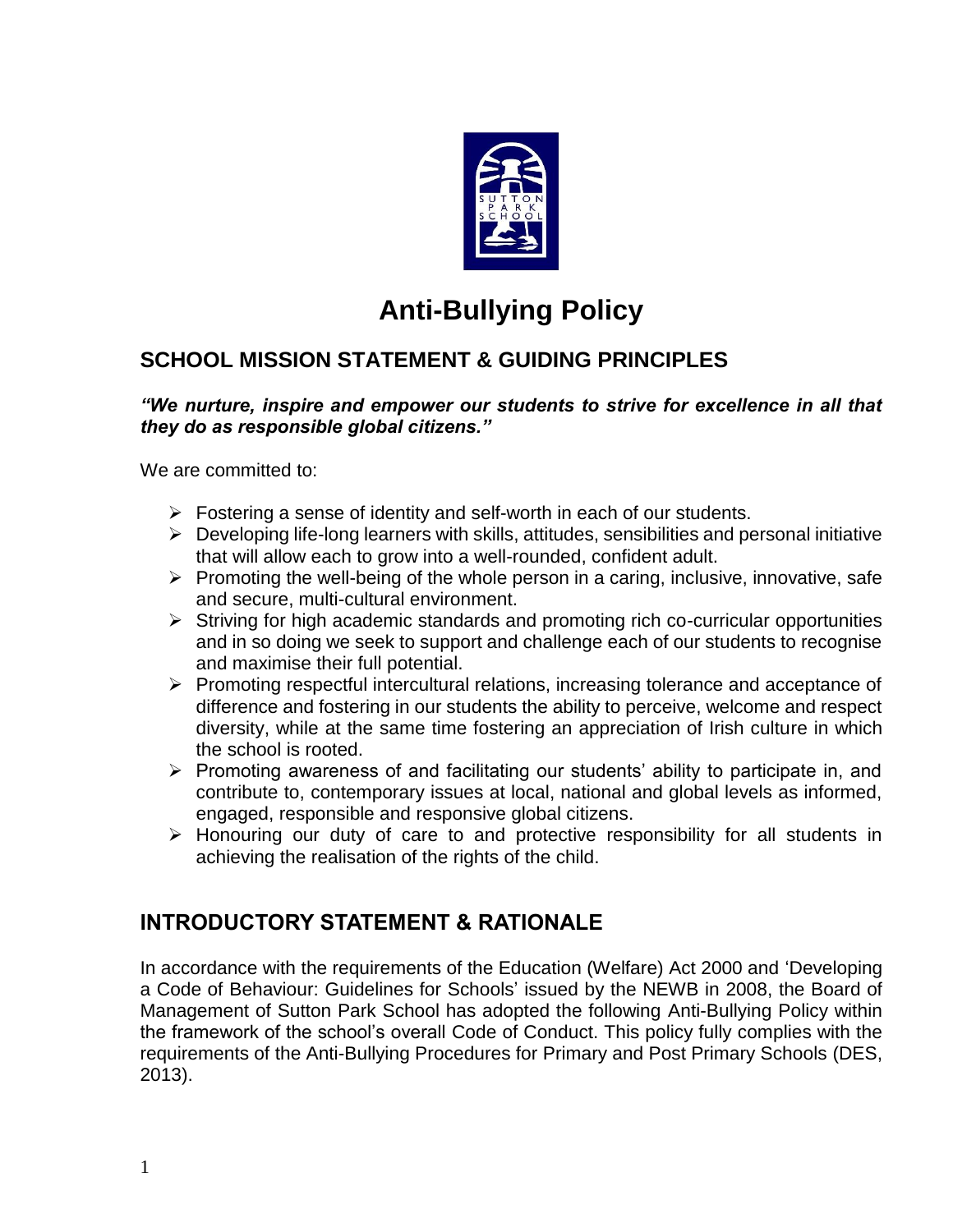Sutton Park School's ethos of nurturing its students is integral to the development of its Anti-Bullying Policy, and key to this is the creation of an environment in which positive communication and human connection are prioritised. A restorative approach to investigating and dealing with bullying is taken, the primary aim of which is to resolve any issues and restore as far as is practicable the relationships of the parties involved (rather than to apportion blame). Bullying behaviour, by its very nature, undermines and dilutes the quality of education and can have short and long-term effects on the physical and mental wellbeing of students, on engagement with school, on self-confidence and on ability to pursue ambitions and interests. A cornerstone in the prevention of bullying is a positive school ethos and climate that is welcoming of difference and diversity and is based on inclusivity and respect. Developing a stable, secure learning environment is an essential requirement to achieving this goal. Such an environment reduces peer to peer problems and when they do arise, facilitates intervention with positive conflict management and resolution skills.

# **AIMS AND OBJECTIVES**

The Board of Management recognises the very serious nature of bullying and the negative impact that it can have on the lives of students and is therefore fully committed to the following key principles of best practice in preventing and tackling bullying behaviour:

- To create an environment which:
	- encourages students to disclose and discuss incidents of bullying behaviour in keeping with a restorative school ethos
	- promotes respectful relationships across the school community
	- is inclusive and welcoming of difference and diversity.
- To create a shared understanding of what bullying is and its impact and to raise awareness of bullying as an unacceptable form of behaviour by any and all members of the school community.
- **E** Implementation of education and prevention strategies through Wellbeing and SPHE programmes that:
	- Build empathy, respect and resilience in students
	- Explicitly address issues of cyber-bullying and identity-based bullying (including homophobic bullying, transphobic bullying, racist bullying, bullying based on a person's membership of the Traveller Community and bullying of those with disabilities or special educational needs)
- To ensure comprehensive supervision and monitoring of students through which all aspects of school life are observed.
- To develop and implement consistent procedures for reporting, recording, investigating and managing incidents of bullying.
- To ensure the school's counselling service is available to those affected by bullying as well as to those involved in bullying behaviour.
- To ensure continuous professional development for staff as a support in tackling cyber bullying and the impacts of technological development and innovation on our students.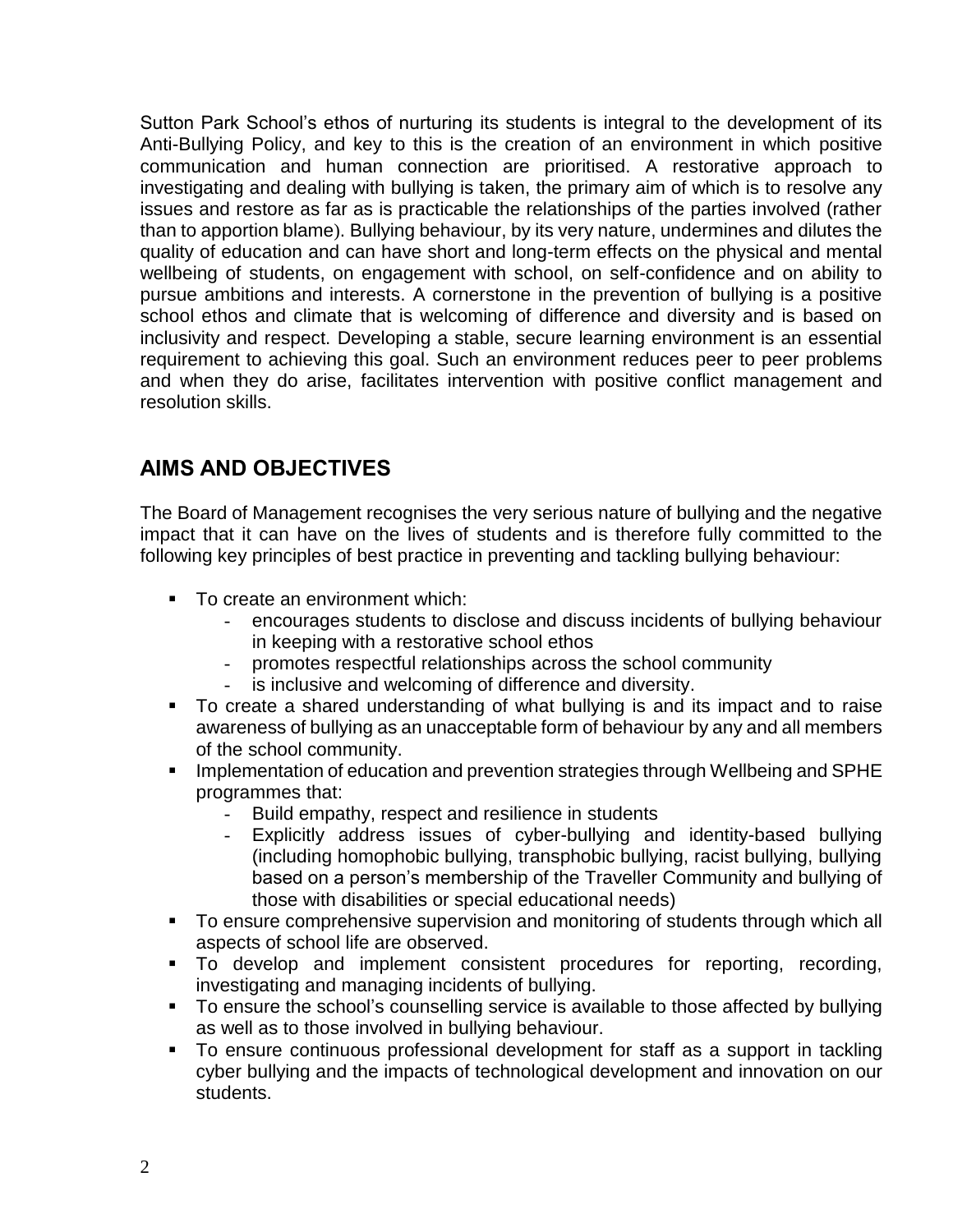▪ To adopt a school wide approach which provides effective leadership, support for staff and a commitment to ongoing evaluation of the effectiveness of policy and procedures in the prevention and management of bullying in this school community.

# **SCOPE**

Bullying incidents dealt with by the school include those occurring:

- On the school campus
- On commutes to and from school
- On school trips
- **•** During co-curricular activities
- On-line using personal and/or school-based devices (both on and off campus)
- Between a student(s) enrolled at Sutton Park School and a student(s) enrolled at another school(s)

Other incidents of bullying not specified above will be dealt with by the school depending on particular circumstances, in accordance with the key principles of this policy and at the discretion of the senior management*.* 

# **DEFINITIONS**

In accordance with the Anti-Bullying Procedures for Primary and Post-Primary Schools, bullying is defined as follows:

*Bullying is unwanted negative behaviour, verbal, psychological or physical, conducted by an individual or group against another person (or persons) and which is repeated over time.* 

Isolated or once-off incidents of intentional negative behaviour, including a once-off offensive or hurtful text message or other private messaging, do not fall within the definition of bullying and may be dealt with, as appropriate, in accordance with the school's Code of Conduct. However, in the context of this policy, placing a once–off offensive or hurtful public message, image or statement on a social network site or other public forum where that message, image or statement can be viewed and / or repeated by other people will be regarded as bullying behaviour. Negative behaviour that does not meet this definition of bullying will be dealt with in accordance with the school's Code of Conduct.

**Restorative approach** is an alternative way of addressing behavioural issues and offers a consistent framework for responding when issues arise. The focus is on responsibility and problem-solving, dialogue and negotiation, apology and reparation and interpersonal processes. Such an approach addresses the needs of those targeted and/or affected by negative behaviour (including bullying), as well as any unmet needs of those engaging in the negative behaviour. The approach focuses, as appropriate, on the restoration of relationships, rather than the apportionment of blame.

*See Appendix 1 for a full (non-exhaustive) list of definitions, as applicable to this policy.*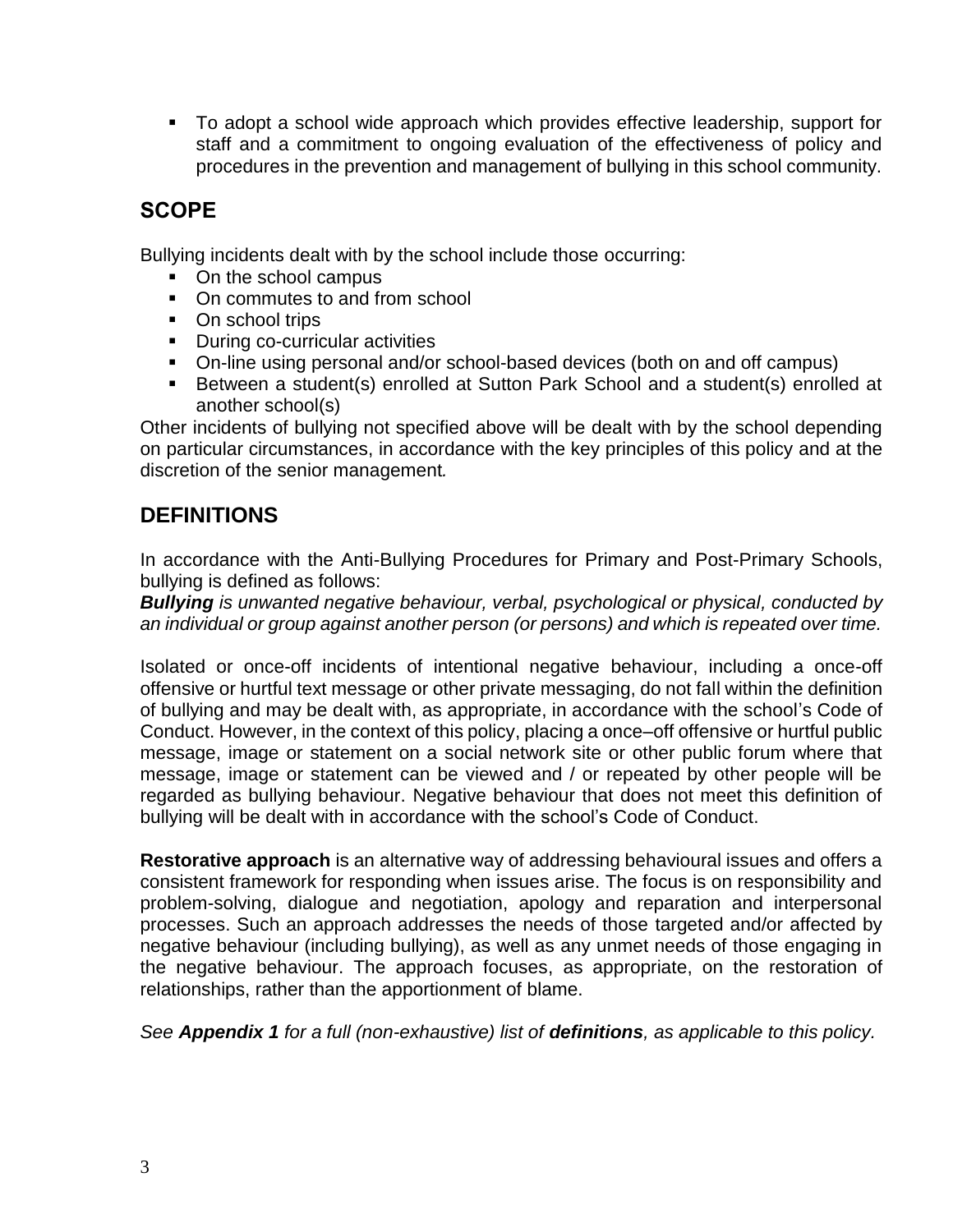# **RELEVANT PERSONNEL**

The relevant school personnel with specific responsibility for investigating and dealing with incidents of bullying are as follows:

- ➢ School counsellors
- ➢ Head of School
- ➢ Deputy Principal, Senior School
- ➢ Year Heads and Tutors (as appropriate)
- ➢ Members of Teaching Staff (as appropriate)
- ➢ Wellbeing Coordinator

All staff members have a duty and responsibility for identifying and reporting any bullying / negative behaviours which warrant concern.

### **PROCEDURES- Education and Prevention:**

The education and prevention strategies (including strategies specifically aimed at cyber bullying and identity-based bullying) that will be used by the school are as follows:

- 1. All students at Sutton Park participate in comprehensive curricular, cross-curricular and co-curricular SPHE and Wellbeing (including PE and CSPE) programmes and activities providing them with opportunities to develop a positive sense of self-worth, awareness and understanding of bullying, its causes and effects and a greater knowledge and awareness of all forms of bullying (including cyber-bullying, homophobic/transphobic bullying and all forms of identity-based bullying).
- 2. Curricular Wellbeing and SPHE programmes also make specific provision for exploring inter-related areas of belonging and integrating, communication, conflict, friendship, personal safety and respect for diversity and inclusiveness.
- 3. The Relationship and Sexuality Education (RSE) module of the SPHE programme at post-primary provides opportunities to explore and discuss areas such as human sexuality and relationships, which have particular relevance to identity-based bullying.
- 4. The Stay Safe programme at primary level is a personal safety skills programme which seeks to enhance children's self-protection skills, including their ability to recognise and cope with bullying.
- *5.* All students are educated each year about appropriate behaviour online and how to stay safe online. The Wellbeing / SPHE curricula also focus on developing a culture of reporting any cyber bullying concerns. Additionally, the school seeks the support of the parent body in this regard.
- 6. At the start of each academic year, all students sign the Sutton Park School Code of Conduct, ICT Acceptable Usage policy and Anti-Bullying Code. Students are reminded regularly of the school's restorative approach to incidents of bullying.
- 7. The school holds a Bullying Awareness Week in the first half-term of each academic year, during which students and staff are reminded of the shared responsibility of all members of the community to prevent and report/stop bullying and to treat one another with respect and dignity. This central message is echoed across all curricula and in all aspects of school life throughout the academic year.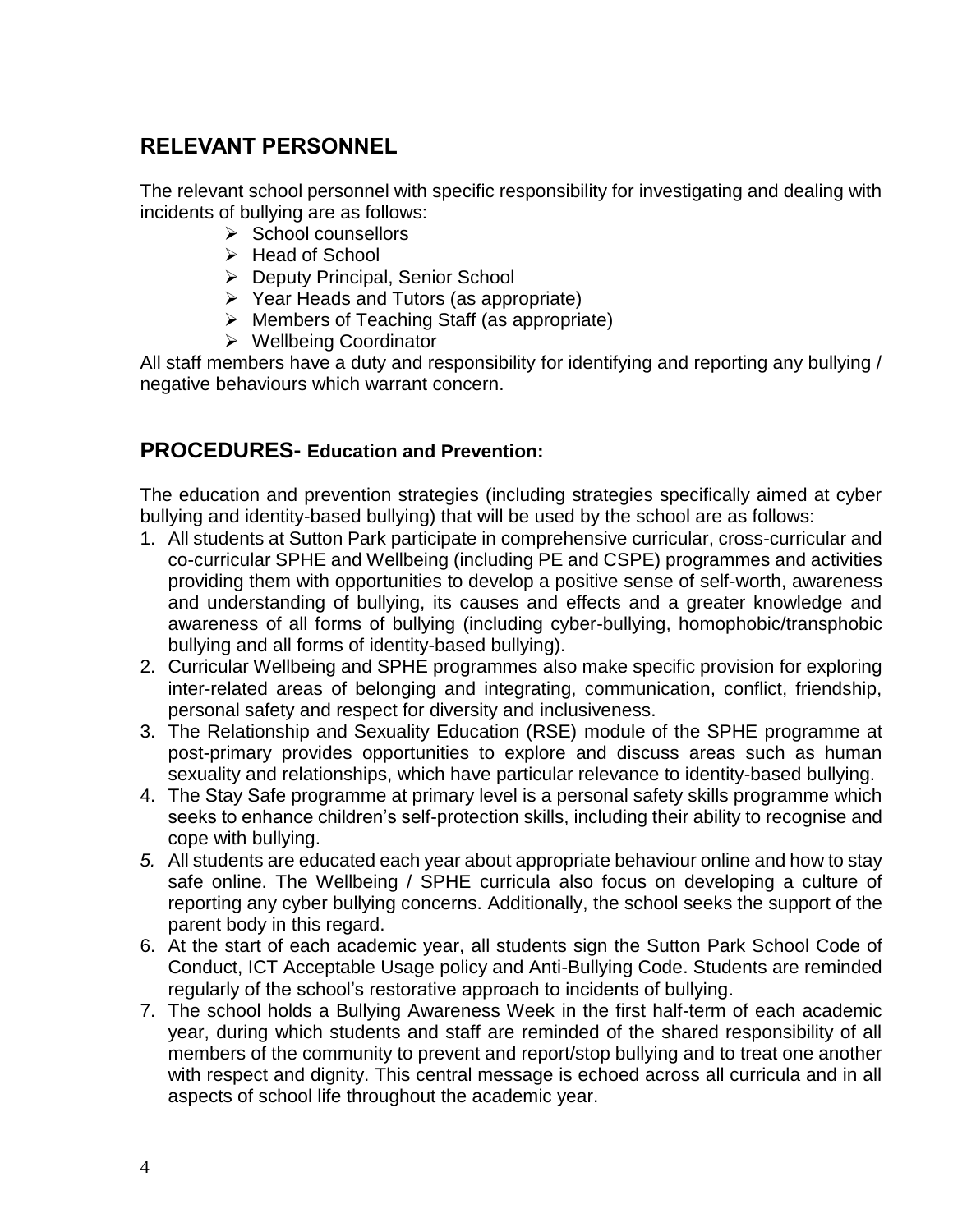- 8. A system is in place and available throughout the academic year, which facilitates reporting of any bullying incidents or concerns. Students are regularly reminded of this reporting system and relevant personnel will respond as soon as practically possible to any and all such reports received, in accordance with the procedures laid out herein. However, all members of the school community are frequently encouraged to act as responsible citizens, making reports of any bullying incidents or concerns to relevant personnel in an identifiable manner or in person, in keeping with a restorative climate which prioritises openness and positive communication.
- 9. At the start of each academic year, each First Year student (and each student newly enrolled in all other year groups) has an introductory meeting with their relevant school counsellor, at which they are briefed about the various Wellbeing supports available to them in the school.
- 10.Peer System a support structure is in place which affords all students the opportunity to connect and communicate with peers outside of their designated year groups. Peer Events are scheduled throughout the academic year to:
	- Enhance opportunity and skills for student leadership and support
	- Further strengthen student voice to motivate students and nurture community spirit
	- Create unity, respect and a sense of belonging among students
	- Develop friendship, teamwork and support between year groups

#### **PROCEDURES - Investigation, recording, follow-up and support**

The school's procedures for investigation, follow-up and recording of bullying behaviour and the established intervention strategies used by the school for dealing with reported incidents are set out herewith. All members of staff are required, as per the Child Safeguarding Statement, to be mindful of potential bullying behaviour and to deal consistently with incidents as they arise, in line with the school's ethos, relevant policies and restorative practice. All incidents of alleged bullying will be clearly and consistently investigated and dealt with by relevant personnel. At the initial stage, the person(s) targeted will be provided with strategies to try to combat the bullying behaviour, with the focus on empowerment and assertiveness skills. However, if these skills are not appropriate or have been tried without success, the following procedures will apply:

- Reports of all incidents made by students, parents and/or members of staff to relevant personnel will be acted upon as soon as practically possible.
- Students, parents/guardians and members of staff are required to cooperate with any investigation and to assist relevant personnel in resolving any issues and restoring, as far as is practicable, the relationships of parties involved as quickly as possible.
- All parties involved will be met with individually by relevant personnel, who will exercise professional judgment to determine whether bullying has occurred and how best an incident might be resolved.
- Where it is determined that bullying has occurred, details of an incident(s) will be noted and recorded by relevant personnel.
- The relevant Year Head/Tutor (if not directly involved) will be informed of all incidents.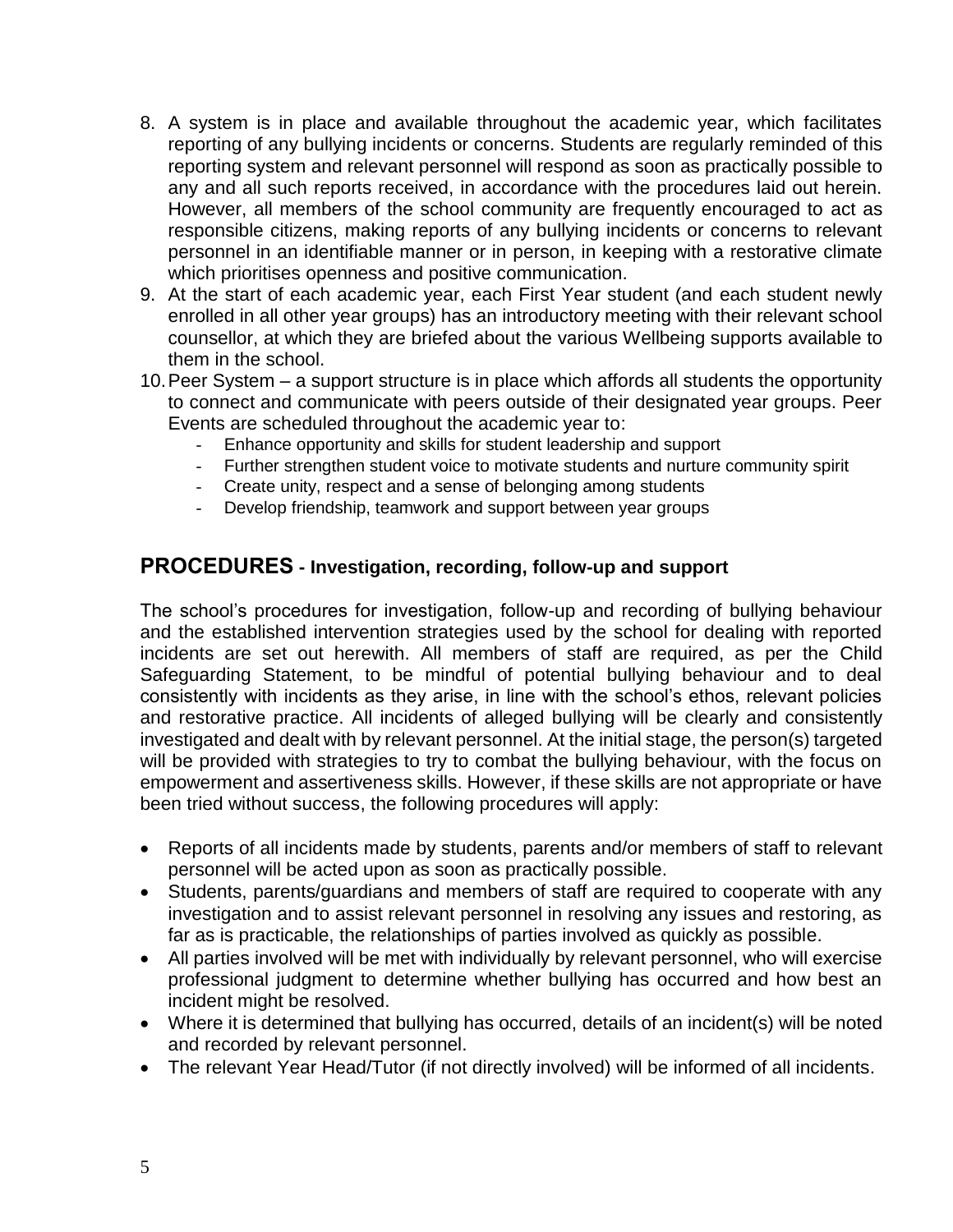- Where it is considered necessary, parents / guardians will be informed as soon as is practicable and/or appropriate.
- If necessary, student(s) will be removed from class to facilitate investigative meetings.
- Relevant personnel will adopt a calm and objective problem-solving approach when dealing with incidents of alleged bullying behaviour and all meetings will be conducted with sensitivity and due regard to the rights of all concerned.
- Where it is determined that a student(s) has engaged in bullying behaviour, relevant personnel will make it clear to the student(s) how he/she/they are in breach of the school's anti-bullying policy. It will usually be appropriate to encourage student(s) engaging in bullying behaviour to look at a situation from a target's point of view and to offer an explanation for their negative behaviour in this context.
- The student(s) engaging in bullying behaviour will be supported in changing his / her behaviour by:
	- Talking about what happened, to discover any underlying reasons for such behaviour
	- Working with relevant personnel in order to eliminate, as far as possible, prejudiced attitudes (where they exist)
	- Taking disciplinary actions, if necessary and appropriate, to prevent further bullying behaviours
- All parties involved will be offered support from the school. This support will be in the form of internal counselling or referral to an external counselling agency as appropriate.
- Where a group of students is involved, each member may first be interviewed individually. Thereafter students involved may be met as a group. At a group meeting, each person may be asked to give his/her account to ensure that each member is clear about each other's statements. It may also be appropriate to ask those involved to give a written account of the incident(s), to ensure consistency and accuracy for the purposes of recording, decisions on suitable responses and incident management.
- Depending on the nature of an incident, a verbal Code of Conduct warning may be issued. In serious cases (where negative behaviour has escalated beyond that which can be described as bullying) or if negative behaviour persists, the school's Code of Conduct will apply. Where appropriate, referral may be made to external agencies and authorities. Appropriate sanctions may be imposed and this may result in a disciplinary meeting. Disciplinary sanctions may include:
	- $\Rightarrow$  A contract of good behaviour
	- $\Rightarrow$  School community service
	- $\Rightarrow$  Withdrawal of privileges
	- $\Rightarrow$  Suspension
- In any situation where disciplinary sanctions are required, this is a private matter between the student(s) being disciplined, his or her parents/guardians and the school.
- Students involved in any and all incidents of negative behaviour will be monitored by relevant personnel.
- Follow-up meetings with relevant parties may be scheduled at a later date if appropriate and/or necessary, to ensure that matters have been resolved to the satisfaction of all concerned.
- Relevant personnel will exercise professional judgment in relation to the records to be kept of reports made, actions taken and any discussions with those involved. A written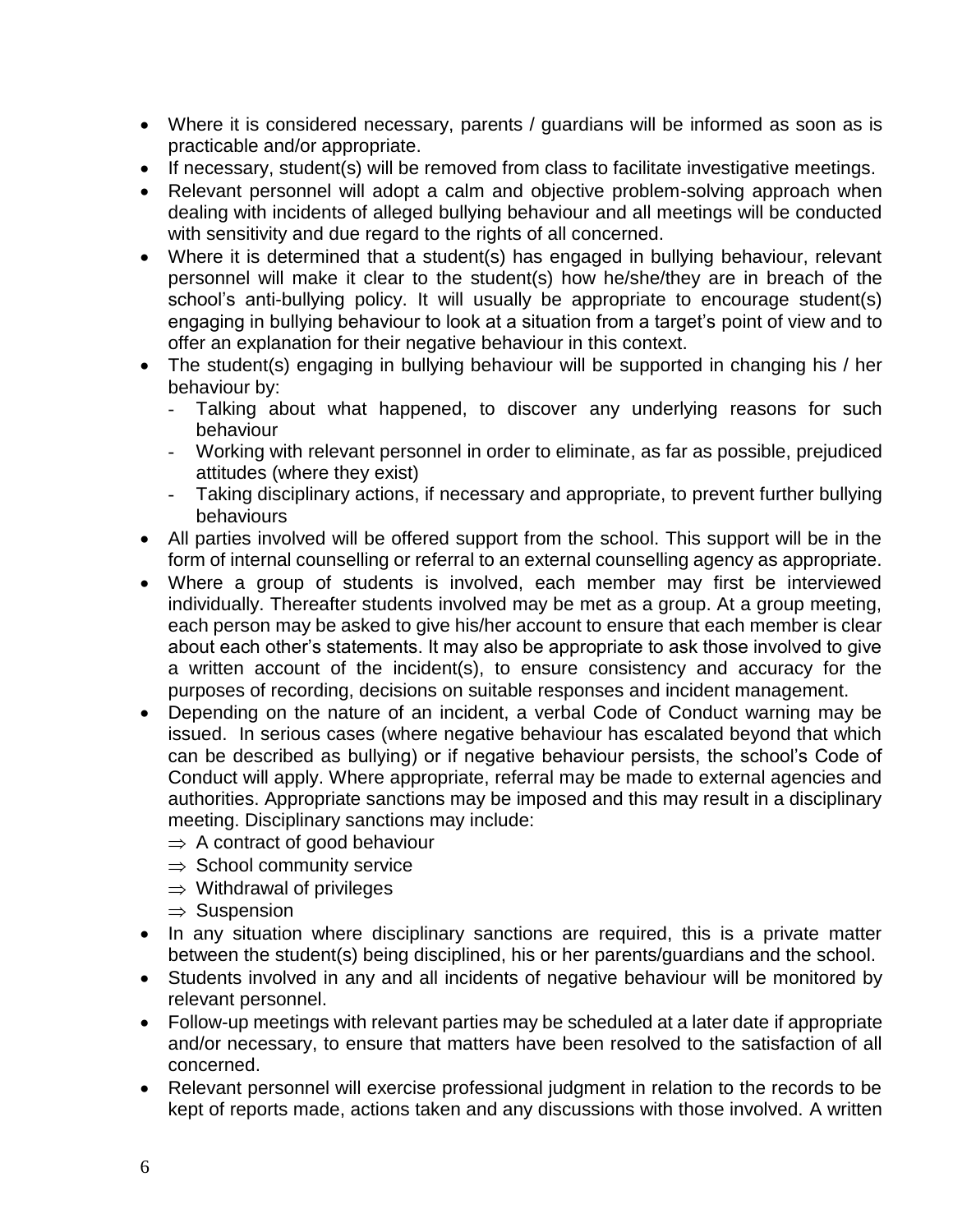/ typed record of all reported incidents will be centrally and securely stored. Such records may be kept for the duration of a student's enrolment at the school.

- Access to such records may, if necessary, be given to particular school personnel such as the Head of School, Deputy Principal, members of the Student Support Team, Year Heads and School Counsellors.
- Records of all incidents kept by the school will collated for the Board of Management at the end of each term, to facilitate oversight and to ensure that all cases have been dealt with in accordance with this policy and these procedures. Delivery of the Child Protection Oversight Report (which includes data on incidents of bullying) to the Board of Management is the responsibility of the Head of School.
- In cases where relevant personnel consider that bullying behaviour has not been adequately or appropriately addressed within 20 school days after bullying behaviour was determined to have occurred, a written record of same will be made and further steps will be taken to bring matters to a resolution.
- Where a parent/guardian is not satisfied that the school has dealt with a bullying case in accordance with these procedures, the parent/guardian will be referred, as appropriate, to the school's complaints procedures as set out in the School Handbook.
- In the event that a parent/guardian has exhausted the school's complaint procedures and is still not satisfied, the parent/guardian has the right to make a complaint to the Ombudsman for Children.

*See Appendix 2 for comprehensive details of Best Practice and Advice in relation to all aspects of bullying behaviour.*

NOTE: This policy focuses primarily on student-to-student bullying, however it also applies to all other members of the school community. Reports of staff to student bullying will be referred directly to the Head of School and/or the BOM, in line with the Child Safeguarding Statement. Sutton Park School complies with the requirements of the Employment Equality Acts 1998 and 2004. Any incidents of staff-to-staff bullying will be dealt with in accordance with the procedures set out in the Staff Handbook and the Teaching Council's Code of Professional Conduct for Teachers.

# **SUPERVISION AND MONITORING OF STUDENTS**

The Board of Management confirms that appropriate supervision and monitoring policies and practices are in place to both prevent and deal with bullying behaviour and to facilitate early intervention where possible.

# **PREVENTION OF HARASSMENT**

The Board of Management confirms that the school will, in accordance with its obligations under equality legislation, take all such steps that are reasonably practicable to prevent the harassment (including sexual harassment) of students and staff under any of the nine